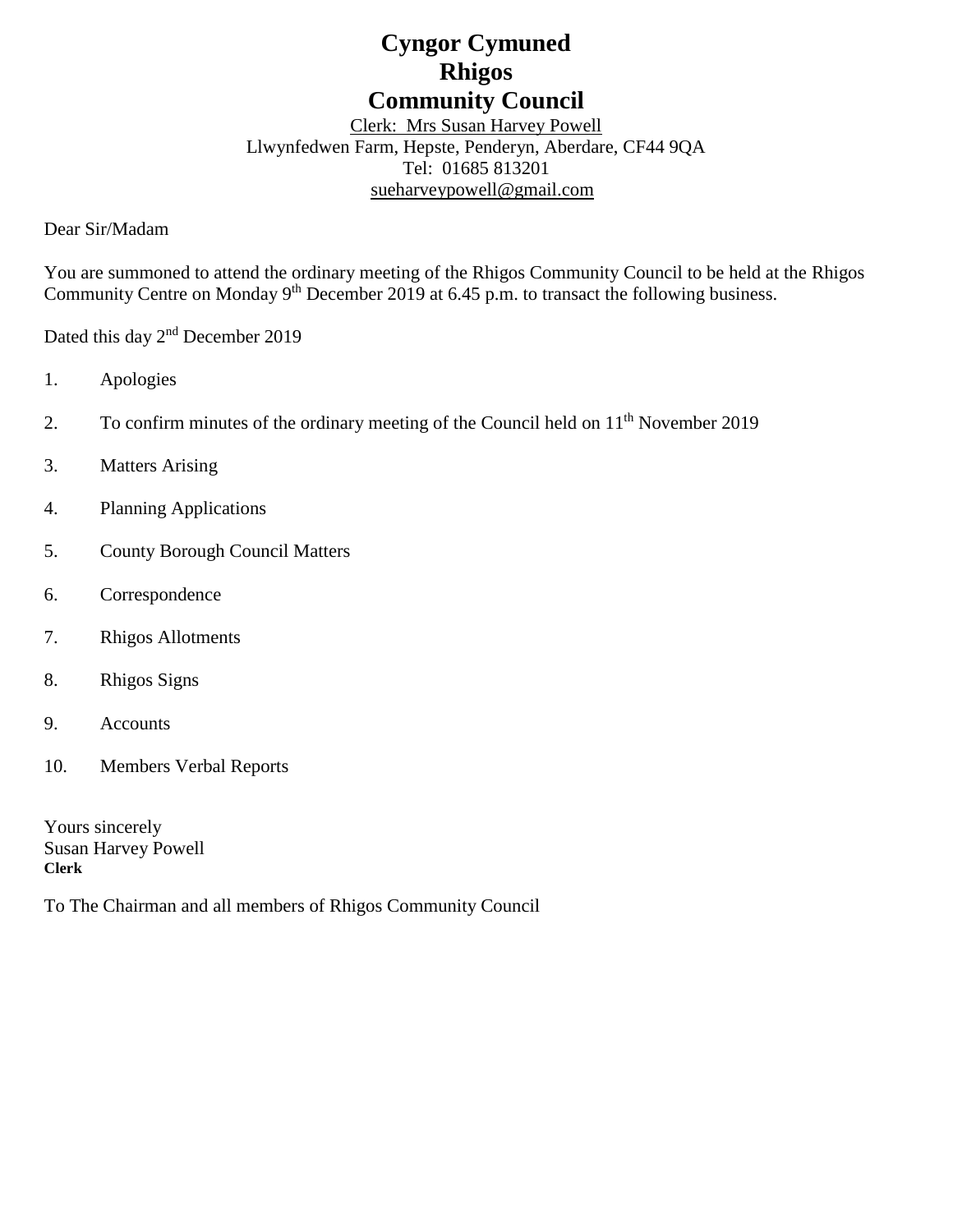# **Rhigos Community Council**

Minutes of the ordinary meeting of Rhigos Community Council held at Rhigos Community Centre on Monday 11th November 2019 at 6.45 p.m.

Present: Cllrs. P Oliver, C Hopes, M Smith, M Evans, L Leach, G Thomas

Apologies: S Maull

### **2019/93 Minutes**

It was resolved to confirm Minutes of the Ordinary Meeting of the Council held on 11th November 2019

**2019/94 Declaration of Interest**

None recorded

# **2019/95 Matters Arising**

- a. Bike Track Cwm Hwnt The application is on hold at present as a noise assessment and additional highways and PROW information has recently been submitted and they are waiting on comments from the relevant consultees. There are no objections from local residents but policy have raised a number of concerns that will have to be sorted out prior to reaching a recommendation, which is likely to be approval. It was asked that it goes before committee for determination and not be delegated powers.
- b. Western Power purchase of substation land nothing to report.

## **2019/96 Planning**

It was resolved to note:

- a. Land at Rhigos mountain and former Tower colliery site 3 zip wires, hard standing, creation of internal access roads and pedestrian routes, temporary siting of cabins and use of land for car parking.
- b. 2 Heol Esgyn extension

## **2019/97 County Borough Council Matters**

It was resolved that the following complaints be passed on to Councillor G Thomas for his attention.

- a. Can we have an update on the work being done to the bridge near the shop.
- b. Water is running down Cwm Isaac and washing the road away.
- c. The light on lampost no. SL4 is permanently on.
- d. There is a lot of rubbish around the village, mainly cans.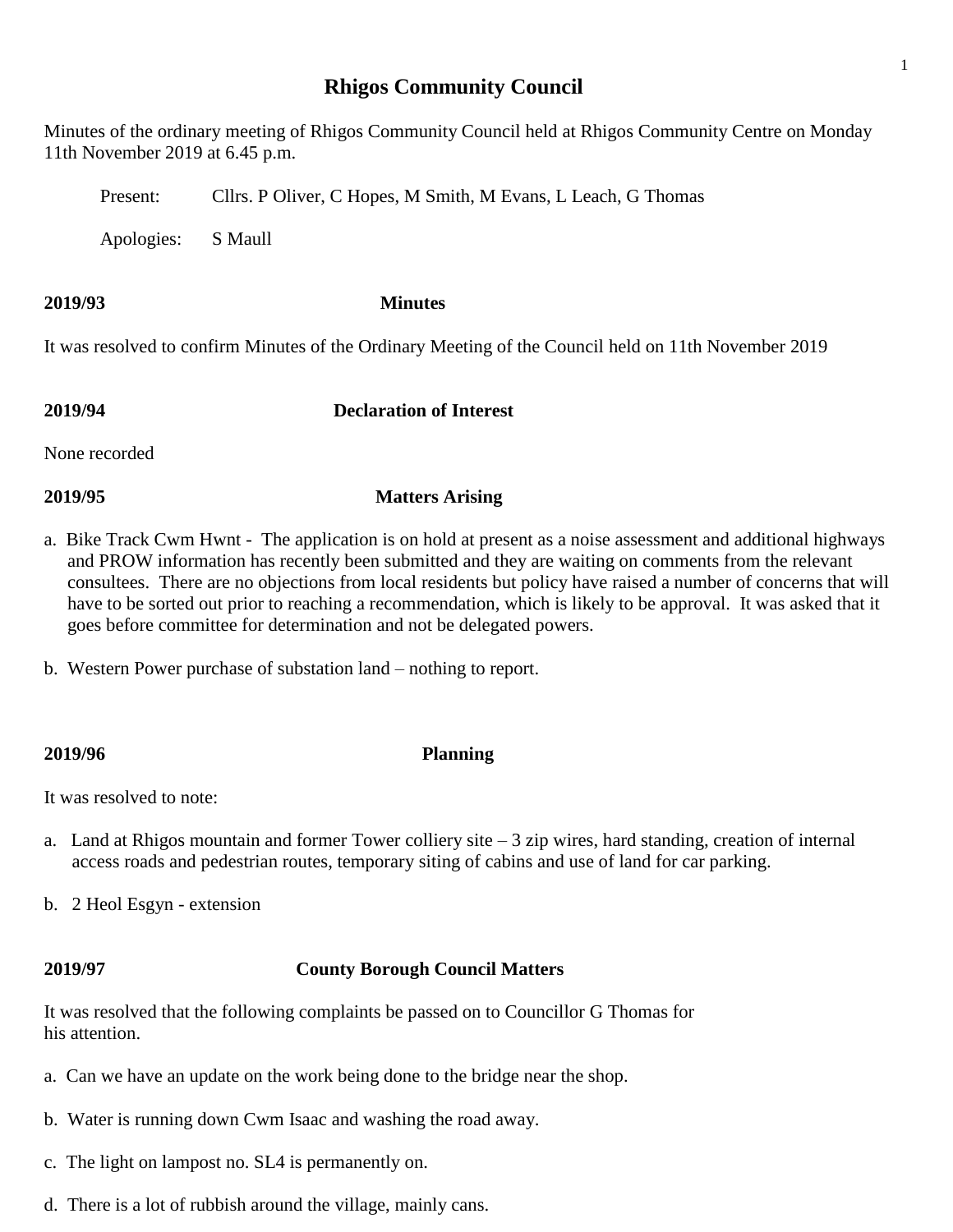- e. There are potholes near the rugby club and outside the Plough.
- f. The drain cover has been dislodged between the New Inn and Glannant bungalow.
- g. An old road sign has been left near Hirwaun roundabout.
- h. Can we have an update on flooding on the main road.
- i. There is a pothole in Heol y Graig

### **2019/98 Correspondence**

It was resolved to receive the following correspondence.

A Trago Pensioners week  $25<sup>th</sup> - 29<sup>th</sup>$  November 2019

### **2019/99 Rhigos Allotments**

A plot holder has dug a pathway which has blocked a pipe. The list of plot holders and who has paid this year was presented.

**2019/100 Rhigos Signs**

Not yet been erected.

Croesffordd High Interest £2487.88 Croesffordd Treasury £23,000.00 Selar  $£14,300.11$ 

### **2019/101 Accounts**

An interim balance sheet was presented and agreed. It was agreed to close the Croesffordd High Interest account and transfer funds to the current account.

| A Thomas<br>S H Powell (travel expenses 2017-19)<br>D A Sullivan (community centre)<br>Upper Bridge (website)<br><b>RCTCBC</b> (lease)<br><b>BT</b><br>Wages and tax |  | £145.00<br>£158.40<br>£180.00<br>£213.71<br>£50.00<br>(125.04) |                              |          |  |
|----------------------------------------------------------------------------------------------------------------------------------------------------------------------|--|----------------------------------------------------------------|------------------------------|----------|--|
|                                                                                                                                                                      |  |                                                                | £462.46                      |          |  |
|                                                                                                                                                                      |  |                                                                | <b>Current Account</b>       | £8641.93 |  |
|                                                                                                                                                                      |  |                                                                | <b>High Interest Account</b> | £3820.48 |  |
|                                                                                                                                                                      |  |                                                                | Field Account                | £4549.69 |  |
|                                                                                                                                                                      |  |                                                                | Croesffordd Account          | £2646.87 |  |